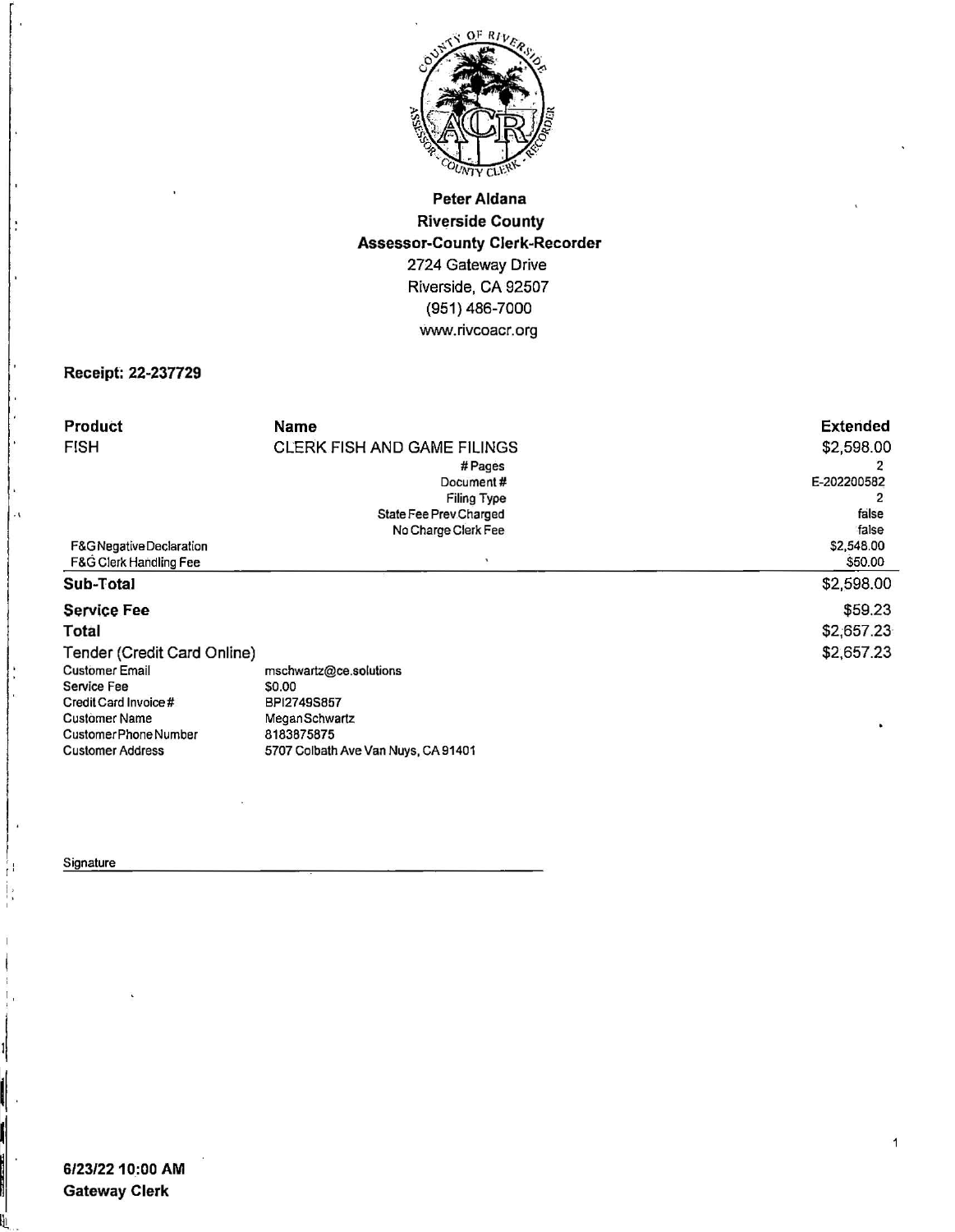$\vert \cdot \vert$  $\mathbf{I}$ !

**CASH RECEIPT** 

DFW753.5a (REV. 01/01/22) Previously DFG 753.5a

|                                                                                                                  |                                         | <b>RECEIPT NUMBER:</b><br>22-237729 |                 |                                            |  |
|------------------------------------------------------------------------------------------------------------------|-----------------------------------------|-------------------------------------|-----------------|--------------------------------------------|--|
| SEE INSTRUCTIONS ON REVERSE. TYPE OR PRINT CLEARLY.                                                              |                                         | 2022040174                          |                 | STATE CLEARINGHOUSE NUMBER (If applicable) |  |
| <b>LEAD AGENCY</b>                                                                                               | <b>LEADAGENCY EMAIL</b>                 |                                     | DATE            |                                            |  |
| SANTA ANA WATERSHED PROJECT AUTHORITY                                                                            | MNORTON@SAWPA.ORG                       | 06/23/2022                          |                 |                                            |  |
| COUNTY/STATE AGENCY OF FILING<br><b>RIVERSIDE</b>                                                                |                                         |                                     |                 | DOCUMENT NUMBER<br>E-202200582             |  |
| PROJECT TITLE<br>SANTA ANA WATERSHED WEATHER MODIFICATION PROJECT                                                |                                         |                                     |                 |                                            |  |
| PROJECT APPLICANT NAME                                                                                           |                                         | <b>PROJECT APPLICANT EMAIL</b>      |                 | <b>PHONE NUMBER</b>                        |  |
| SANTA ANA WATERSHED PROJECT AUTHORITY                                                                            | MNORTON@SAWPA.ORG                       |                                     | (951) 354-4221  |                                            |  |
| PROJECT APPLICANT ADDRESS                                                                                        | <b>CITY</b>                             | <b>STATE</b>                        | <b>ZIP CODE</b> |                                            |  |
| 11615 STERLING AVE,                                                                                              | <b>RIVERSIDE</b>                        | CA                                  | 92503           |                                            |  |
| PROJECT APPLICANT (Check appropriate box)<br>Local Public Agency<br>School District                              | $\sqrt{X}$ Other Special District       |                                     | State Agency    | <b>Private Entity</b>                      |  |
| <b>CHECK APPLICABLE FEES:</b>                                                                                    |                                         |                                     |                 |                                            |  |
| Environmental Impact Report (EIR)<br>X Mitigated/Negative Declaration (MND)(ND)                                  |                                         | \$3,539.25<br>\$2,548.00            | $\frac{1}{2}$   | \$2,548.00                                 |  |
| □ Certified Regulatory Program (CRP) document - payment due directly to CDFW                                     |                                         | \$1,203.25                          | $\mathbb{S}$    |                                            |  |
| $\Box$ Exempt from fee                                                                                           |                                         |                                     |                 |                                            |  |
| $\Box$ Notice of Exemption (attach)                                                                              |                                         |                                     |                 |                                            |  |
| CDFW No Effect Determination (attach)<br>$\Box$ Fee previously paid (attach previously issued cash receipt copy) |                                         |                                     |                 |                                            |  |
| Water Right Application or Petition Fee (State Water Resources Control Board only)                               |                                         | \$850.00<br>\$                      |                 |                                            |  |
| <b>X</b> County documentary handling fee                                                                         |                                         | \$                                  |                 | \$50.00                                    |  |
| Other                                                                                                            |                                         | \$                                  |                 |                                            |  |
| PAYMENT METHOD:<br>$\Box$ Cash<br>$X$ Credit<br>$\Box$ Other<br>$\Box$ Check                                     |                                         | TOTAL RECEIVED<br>\$                |                 | \$2,598.00                                 |  |
| <b>SIGNATURE</b>                                                                                                 | AGENCY OF FILING PRINTED NAME AND TITLE |                                     |                 |                                            |  |
| V. Sandaal                                                                                                       | Deputy                                  |                                     |                 |                                            |  |
|                                                                                                                  |                                         |                                     |                 |                                            |  |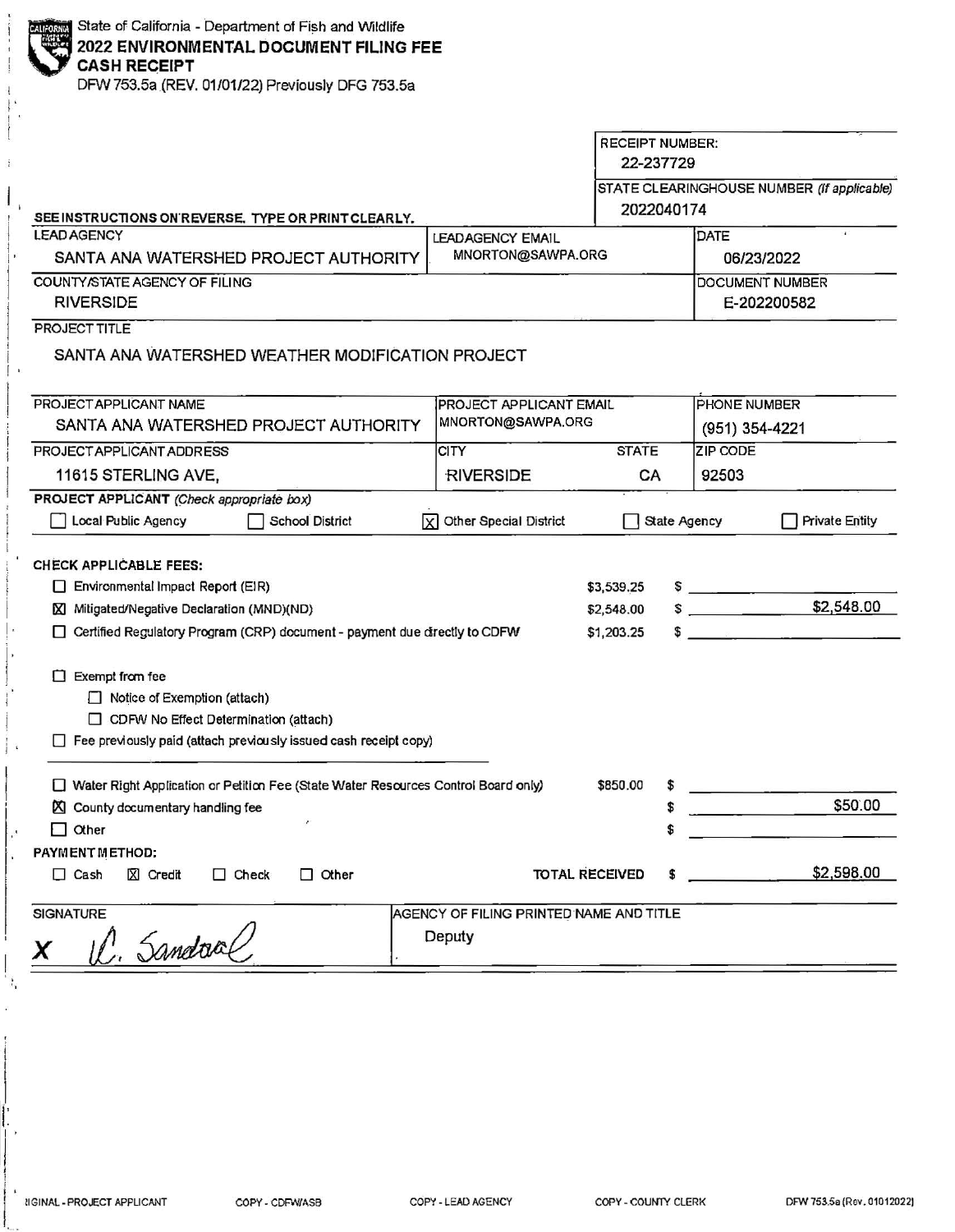

Lead Agency: Santa Ana Watershed Project Authority ATTN: Mark Norton Address: 11615 Sterling Ave. Riverside, CA. 92504



# Project Title

### SANTA ANA WATERSHED WEATHER MODIFICATION PROJECT

## Filing Type

Environmental Impact Report

 $V$  Mitigated/Negative Declaration

Notice of Exemption

Other:

## Notes

' l' I !<br>!<br>! I